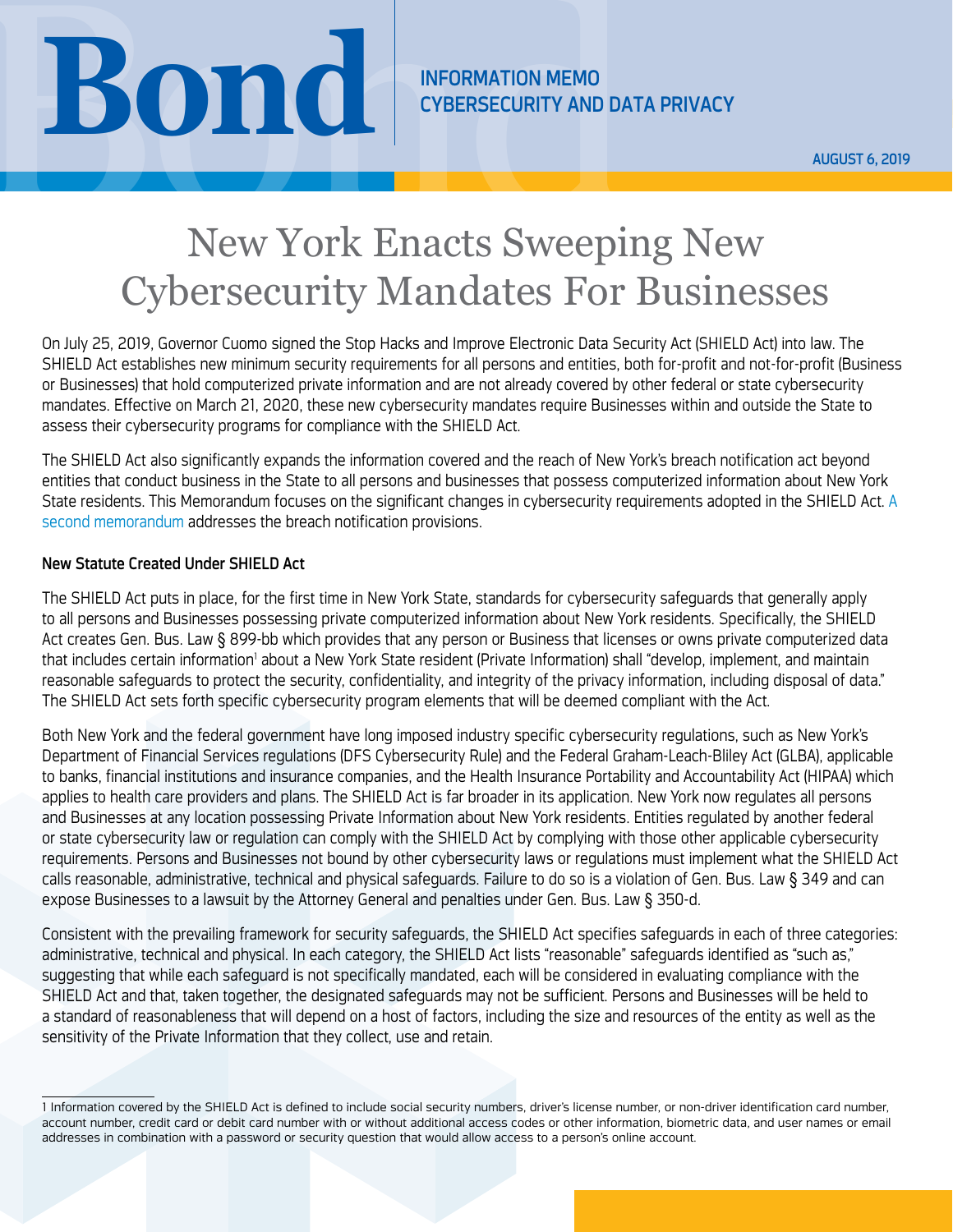### Administrative Safeguards

Persons and Businesses possessing Private Information must now implement reasonable administrative safeguards, as listed in the SHIELD Act:

- Designation of one or more employees to coordinate the Businesses' security program;
- Identification of internal and external security risks;
- Assessment of the sufficiency of safeguards in place to control identified risks;
- Training and management of employees in the security program practices and procedures;
- Selection of service providers capable of maintaining appropriate safeguards, and requiring those safeguards by contract; and
- Adjustment of the security program to address business changes and new circumstances.

## Reasonable Technical Safeguards

Newly imposed technical safeguards specified in the SHIELD Act are:

- Assessment of risk in network and software design;
- Assessment of information processing, transmission and storage risk;
- Detection, prevention and response to attacks and system failures; and
- Regular testing and monitoring the effectiveness of key controls, systems and procedures.

## Reasonable Physical Safeguards

The following physical safeguards are listed in the SHIELD Act:

- Assessment of risks of information storage and disposal;
- Detection, prevention and response to physical intrusions;
- Protection against unauthorized access to or use of private information during and after its collection, transportation and destruction or disposal; and
- Disposal of Private Information within a reasonable amount of time after it is no longer needed for business purposes by erasing electronic media so that information cannot be read or reconstructed.

## Scaling the Requirements for Small Businesses

Cognizant of the strain the new cybersecurity requirements could place on small businesses, the Legislature provided a more general cybersecurity standard for small businesses defined as companies with: (i) fewer than fifty employees; (ii) less than \$3 million in gross annual revenue in the last three fiscal years; or (iii) less than \$5 million in year-end total assets, calculated using GAAP. Businesses that meet this definition can comply with the SHIELD Act by establishing administrative, technical and physical safeguards appropriate for the size and complexity of each Business, taking into account the nature and scope of the small Business' activities and the sensitivity of Personal Information the small Business collects about consumers.

## What is Reasonable? Only Time Will Tell

The SHIELD Act's requirements, referencing "such as", provide some flexibility but also underscore that compliance with the security elements enumerated in the Act may not be sufficient for all Businesses. Clarification about what the Attorney General considers "reasonable," and what courts will require of Businesses and persons possessing Private